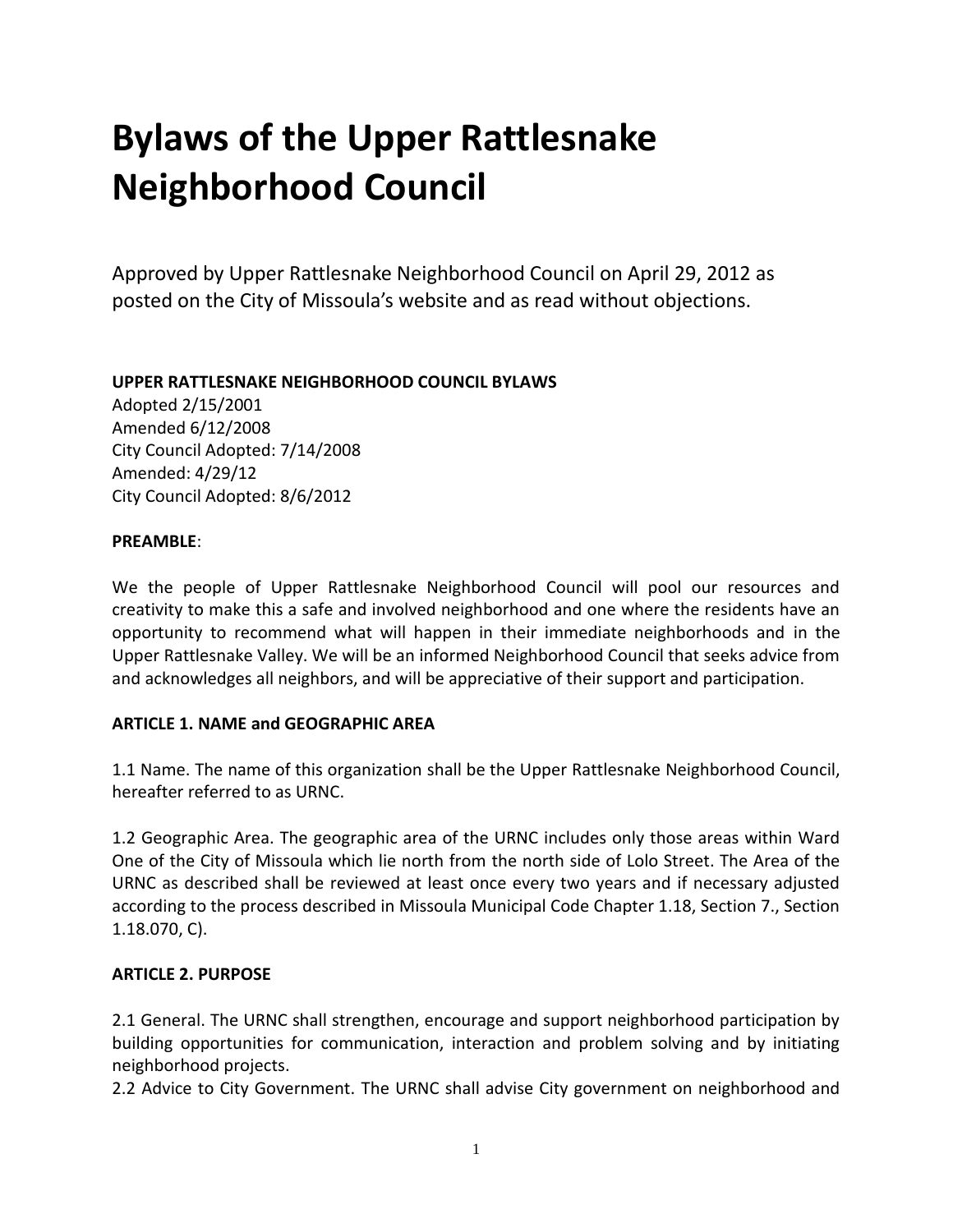citywide issues. Decisions and advice to City government shall be made by a meeting of the URNC and shall not be delegated to any individual or committee. The URNC shall report to the City government regarding concerns and interests of the neighborhood residents on a regular basis and in a timely manner.

2.3 Authority. When coordinating neighborhood participation, the URNC shall not preclude any individual or group from access to, or participation with, the City Council, the Mayor, or City departments. Any individual may speak to the City Council on any issue so long as the individual does not claim to represent the URNC or any committee thereof unless officially designated to represent the URNC.

# **ARTICLE 3. MEMBERS**

3.1 Definition. Members of the URNC include only those residing in the Area as defined in ARTICLE 1.2. Residency shall be determined pursuant to Montana Code Annotated section 1-1- 215.

3.2 Voting. Only members are eligible to vote at meetings on issues that come before the URNC. Each member is entitled to one vote. Businesses, churches, schools, neighborhood organizations, and other entities within the neighborhood may designate a representative to attend meetings but only residents of the URNC Area are eligible to vote on issues that come before the URNC.

3.3 Meetings.

(1) Annual Meeting. An URNC General Meeting shall be held during the first week of each October whenever possible.

(2) Other Meetings. Other meetings should occur with regularity to ensure that the stated purpose of the URNC is fulfilled.

(3) Time-Sensitive Meetings. If a committee believes that a full URNC meeting is necessary before the next regularly scheduled meeting, the chair of the committee will make a formal request to the Leadership Team. The decision to call a meeting will be made jointly by the committee and Leadership Team. The Leadership Team will make the final decision. These urgent meetings may be held with a minimum of two days notification by signboard and by website.

(4) Resident-Requested Meetings. Additional meetings may be called when at least 20 residents outside the Leadership Team petition the Chair of the Leadership Team in writing.

(5) Alternative. In either 3.3 or 3.4, if the Leadership Team does not act on the request within two weeks, the matter may be referred to the Community Forum by the petitioning individuals, the committee, or the Leadership Team.

(6) Decision Making. Decisions made at URNC meetings shall be made by consensus (general agreement) or a majority of those present and voting when a consensus cannot be reached. Decisions made by a simple majority of those present and voting may be accompanied by a minority report, should the minority choose to submit such a report.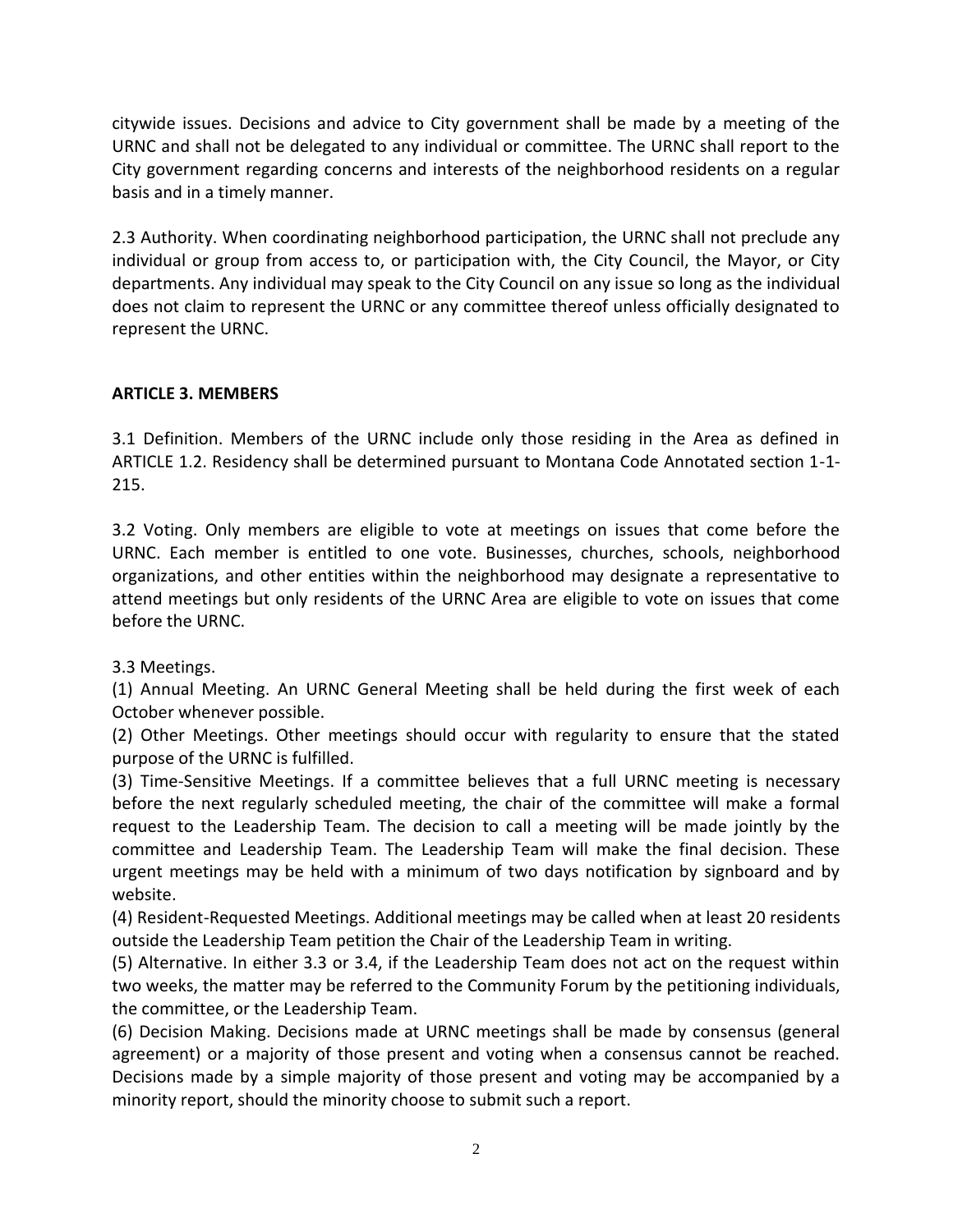(7) Openness. URNC meetings shall be open to the public and are subject to the provisions of the Montana Open Meeting and Public Participation laws. Meeting agendas and minutes will be filed with the City Clerk in a timely manner to provide an accessible public record.

(8) Posting. ADA Transportation and Attendance language will be posted or written in accordance to the law on all agenda and meeting notices.

3.4. Duties. As required by the Missoula Municipal Code, URNC members shall collectively

(1) Meet on a regular basis and as prescribed in Section 3.3

(2) Select a moderator at each URNC General Meeting

(3) Elect the Leadership Team

(4) Elect the Community Forum Representative and Alternate

(5) Advise City government on neighborhood and citywide issues on a regular basis and in a timely manner

(6) Determine issues on which advice will be provided

(7) Produce and submit minority reports when necessary

(8) Strive to provide members with information regarding

City-initiated projects which impact the Area.

(9) Strive to increase citizen participation in City governance

(10) Establish rules for decision-making

(11) Adopt Bylaws subject to City Council approval

## **ARTICLE 4. LEADERSHIP TEAM**

4.1 Composition. The URNC shall elect from five to seven members who reside within the URNC Area to serve as a Leadership Team, which shall be referenced as follows:

| Position 1 - Chair      | Position 5 - Community Forum representative (CFR) |
|-------------------------|---------------------------------------------------|
| Position 2 – Vice Chair | Position 6 - CFR Alternate                        |
| Position 3 - Treasurer  | Position 7 - Parliamentarian                      |
| Position 4 - Secretary  |                                                   |

The Leadership Team shall attempt to reflect the diversity of the neighborhood and shall attempt to include one representative from each of the neighborhood's main geographic regions: West Side, Mid-Rattlesnake (Lolo Street to Creek Crossing Street) and Upper Rattlesnake (above Creek Crossing Street).

4.2 Nominees. Nominees will be selected from the recommendations of the nominating committee and from URNC members prior to or at the time of the URNC General Meeting. Additional nominations may include self-nominations. Nominees selected by the nominating committee and URNC members must be contacted prior to nomination to confirm willingness to serve if elected.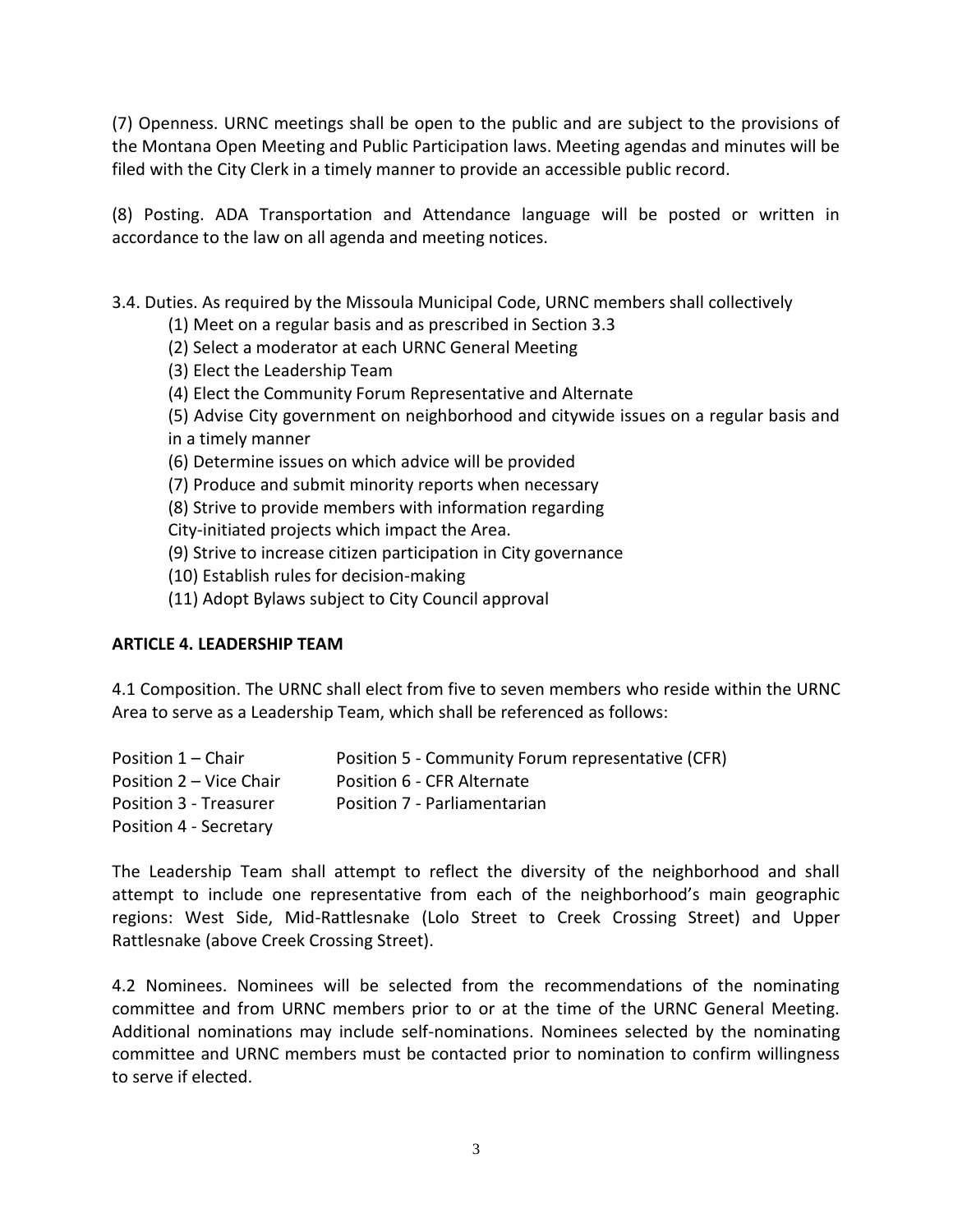4.3 Elections. Leadership Team members will be elected at an annual URNC General Meeting, to be held the first week of October when possible, and must be approved by acclamation of the URNC or by a majority of those present and voting. Notification of elections shall be given at least 10 days prior to the scheduled elections. Notification shall be carried out per section 7.1.

4.4 Terms Length. Leadership Team members will serve two-year terms.

4.5 Beginning and Ending Dates. Terms will begin on November 1 and end on October 31 (the "term year").

4.6 Vacancies.

(1) Vacancies which occur during a term year may be filled by replacements selected by the Leadership Team, and will serve until the next URNC General Meeting.

(2) Positions shall be considered vacated when:

(a) The member no longer resides within the URNC Area, and/or

(b) The member has submitted a Letter of Resignation to the Neighborhood Liaison, and/or

(c) The member has abandoned the position demonstrated by a failure to respond to three or more written attempts by the Neighborhood Liaison to contact the member

4.7 Reelection. Any incumbent member of the Leadership Team may seek reelection.

4.8 Term Limits. Leadership Team members shall not be term-limited.

4.9 Meetings.

(1) Attendance. Attendance at Leadership meetings is open to all URNC members.

(2) Frequency. The Leadership Team will strive to meet at least once quarterly.

4.10 Quorum. A quorum, defined to be a majority of the elected members of the Leadership Team, must be present in order to vote on issues.

4.11 Removal. Leadership Team members may be involuntarily removed from office by a majority vote of the Leadership Team following consultation with the Neighborhood Liaison when -

(1) The member is absent from three consecutive Leadership Team meetings without acceptable explanation; the Leadership Team and the Neighborhood Liaison will determine acceptability, or

(2) The member is consistently unresponsive to communications from the Leadership Team, or (3) The member, if an Officer, consistently fails to perform the duties associated with the position

4.12 Collective Duties. As required by the Missoula Municipal Code, Leadership Team duties shall include, but not be limited to, the following:

(1) Convening and administering Neighborhood Council meetings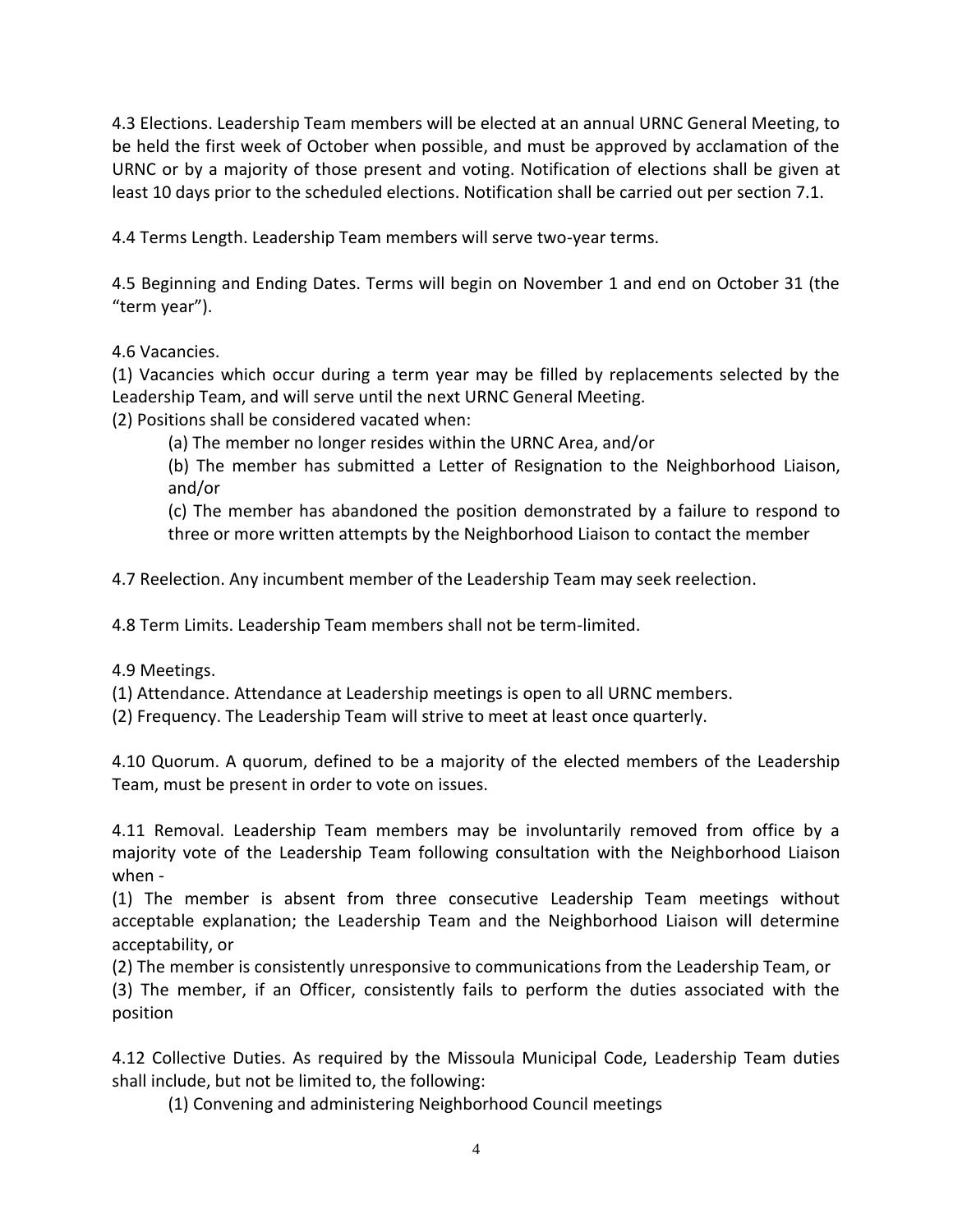(2) Establishing a nominating committee to seek candidates for leadership team positions and for the Community Forum Representative and Alternate

(3) Appointing replacements for Leadership Team positions, and Community Forum Representative and Alternate positions, when such positions become vacant prior to regularly scheduled URNC General Meetings or elections

(4) Communicating with City government as directed by the URNC and with URNC members

(5) Communicating with the Community Forum and with the Neighborhood Liaison

(6) Assisting in establishing and implementing communication system components such as telephone trees, an annual survey, and neighborhood kiosk

(7) Promoting participation in City governance

(8) Establishing committees to carry out these and other functions as appropriate.

(9) Holding elections at the next URNC General Meeting when the Leadership Team has appointed any replacement

(10) Reporting to the City Council

(11) Submitting Leadership Team minority reports

(12) Appointing and supporting committees

(13) Providing any committee in need of an urgent response by the URNC timely access to the full URNC when deemed necessary by the Leadership Team

(14) Identifying funding sources for neighborhood projects and facilitating timely submission of grant requests

(15) Preparing, distributing, and tabulating, periodic surveys regarding concerns and interests of URNC members

(16) Designating members from the Leadership Team to serve as Chair, Vice Chair, Secretary, and Treasurer; the Secretary and Treasurer positions may be combined

4.13 Duties of the Chair

(1) Call and preside at meetings of the URNC and URNC Leadership Team

(2) With input from the Leadership Team, develop meeting agendas, and forward agendas to the Office of Neighborhoods

(3) Assure compliance with URNC Bylaws and City and State requirements as they pertain to URNC business

(4) With input from the Vice Chair, review, approve and forward URNC General Meeting and Leadership Team meeting minutes to the Office of Neighborhoods

(5) Serve as the primary contact for the URNC and URNC Leadership Team; see Duties of the Community Forum Representative and Duties of the County Representative for exceptions

(6) Approve all expenditures from URNC Operating and Mailing Supplement funds

(7) Represent the URNC and URNC Leadership Team as needed

## 4.14 Duties of the Vice Chair

(1) Perform all Chair duties in the absence of or at the request of the Chair

(2) Provide input to the Chair on meeting minutes prior to publication

(3) Serve as County Liaison for the URNC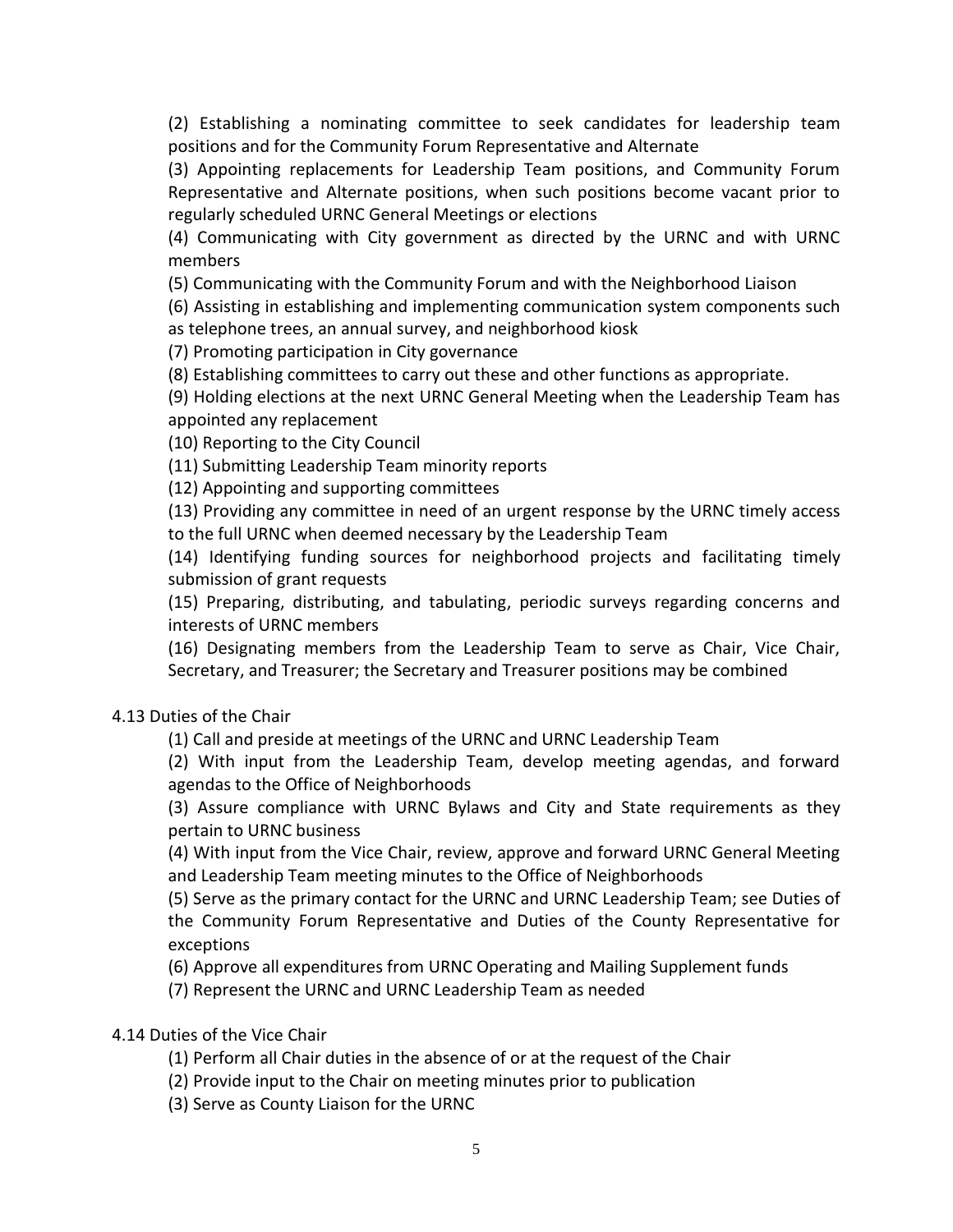4.15 Duties of the County Liaison

(1) Serve as the primary contact for Missoula County residents in the Upper Rattlesnake Valley to the URNC and URNC Leadership Team

(2) Provide the URNC Leadership Team with County of Missoula-related information as needed or requested

4.16 Duties of the Secretary

(1) Attend all URNC and URNC Leadership Team meetings

(2) Record and draft meeting minutes for Chair and Vice Chair review

(3) Assist with the planning of URNC and URNC Leadership Team meetings

(4) Maintain a contact list of Leadership Team officers, representatives, and URNC members

## 4.17 Duties of the Treasurer

(1) Maintain a local and current spreadsheet for the URNC Operating and Mailing Supplement budgets, to include beginning balance, expenditures by cost, vendor, and purchaser, and the current balance

(2) Assure compliance with all budget-related Bylaws and City and State requirements

(3) Forward budget reports and information as requested

(4) Advise the Chair regarding budget-related issues and/or problems

(5) Provide the Chair with information regarding the cost of future services (e.g., mailings, meeting rooms) as requested

(6) Serve as URNC liaison with the Office of Neighborhood on budget-related issues

(7) Following Chair approval, provide expenditure approval as requested

# **ARTICLE 5. COMMUNITY FORUM REPRESENTATIVE AND ALTERNATE**

5.1 Election. The URNC shall elect the Community Forum Representative and Alternate by acclamation or majority vote during the annual URNC General Meeting.

5.2 Nominees. Nominees will be selected from the recommendations of the nominating committee and from URNC members prior to or at the time of the meeting. These additional nominations may include self-nominations. Nominees selected by the nominating committee and URNC members must be contacted prior to nomination to confirm willingness to serve if elected.

5.3 Eligibility. All URNC members, including Leadership Team members, are eligible for election.

5.4. Term. The term shall be for two years.

5.5 Term Limits. The Community Forum Representative and Alternate will not be term-limited.

5.6 Community Forum Representative Duties.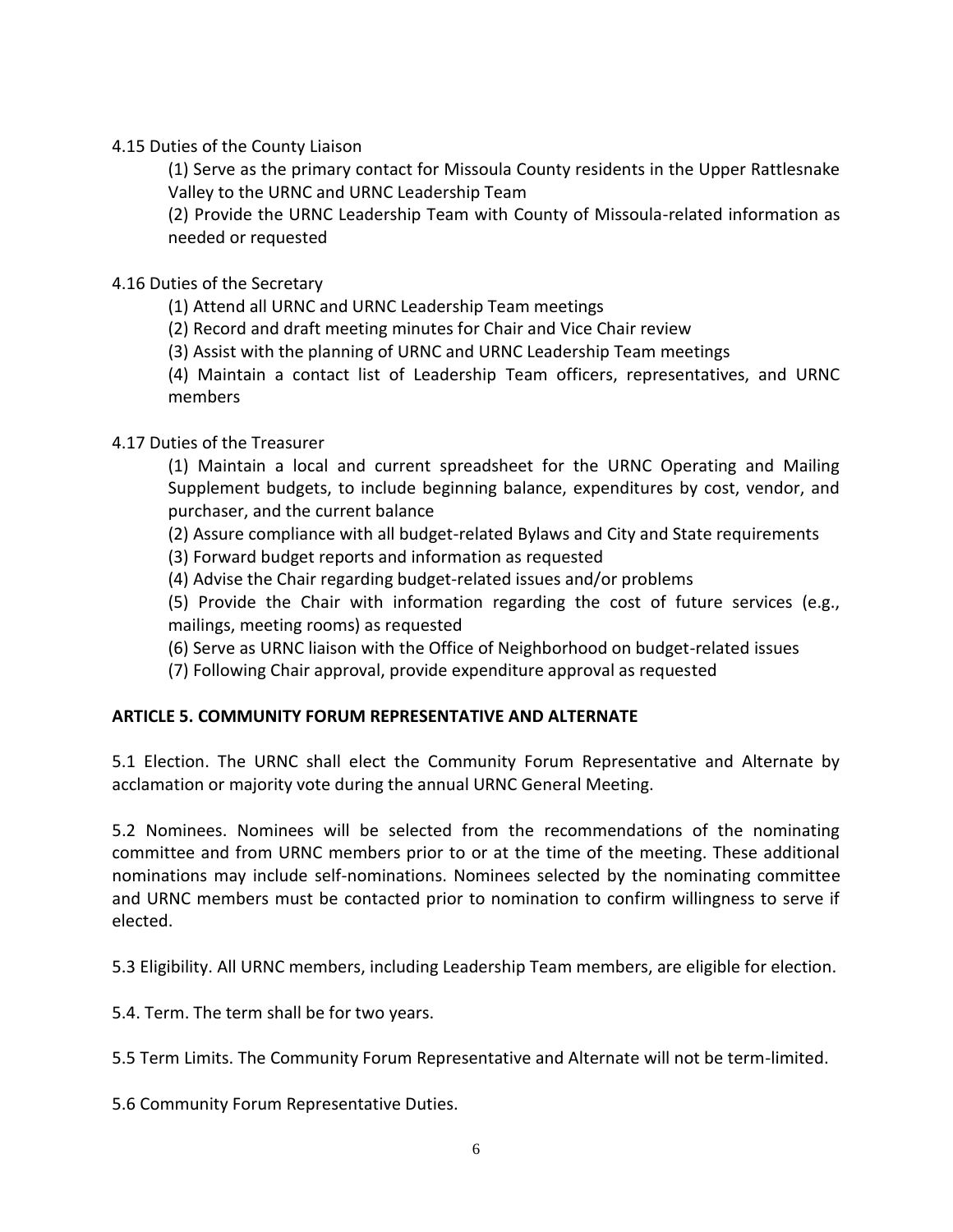(1) Represent the URNC at Community Forum meetings and events

(2) Report Community Forum activities, actions, events, etc., to the URNC Leadership Team

(3) Respond to Community Forum Leadership Team requests

(4) Maintain a current roster of all other Neighborhood Council Community Forum Representatives, Alternates, and Leadership Team members

(5) Contact the Community Forum Leadership Team as requested

(6) Provide the URNC Leadership Team with Community Forum-related information as requested

5.7 Community Forum Alternate Duties. Perform all Community Forum Representative Duties in the absence of or at the request of the Community Forum Representative or Leadership Team

## **ARTICLE 6. COMMITTEES**

6.1 Composition. Committees of the URNC shall be formed by volunteers from the URNC at an URNC General Meeting or by the Leadership Team as needed. These may take the form of standing committees or ad hoc committees focused on specific issues.

6.2 Participation. Interested persons who live outside the URNC Area may attend committee meetings and participate in committee discussions but may not vote.

6.3 Authority. Committee recommendations must be submitted to a meeting of the full URNC for approval before action can be taken. Minority reports may be presented.

6.4 Request for Time Sensitive Meetings. When time sensitive issues arise, committee chairs may request that the Leadership Team convene an URNC Special Meeting before the next regularly scheduled URNC General Meeting.

## **ARTICLE 7. COMMUNICATION**

7.1 Meeting Notification. Disclosure of meeting time and place may occur by signboard, posted fliers in public community areas, newspaper or other public service announcement, website, US mail, telephone tree, e-mail, or a combination of the above.

7.2 Website and Web discussion. The official website and any discussion bulletin boards are not intended to replace live discussion at URNC General Meetings, but to supplement live discussion.

7.3 Neighborhood Surveys. Surveys pertinent to neighborhood interests or concerns may be conducted by the Leadership Team either by mail or at URNC meetings. Results of surveys will be made public and available on the website. The purpose of the survey is to provide information to the URNC, Leadership Team, Community Forum, and City Council.